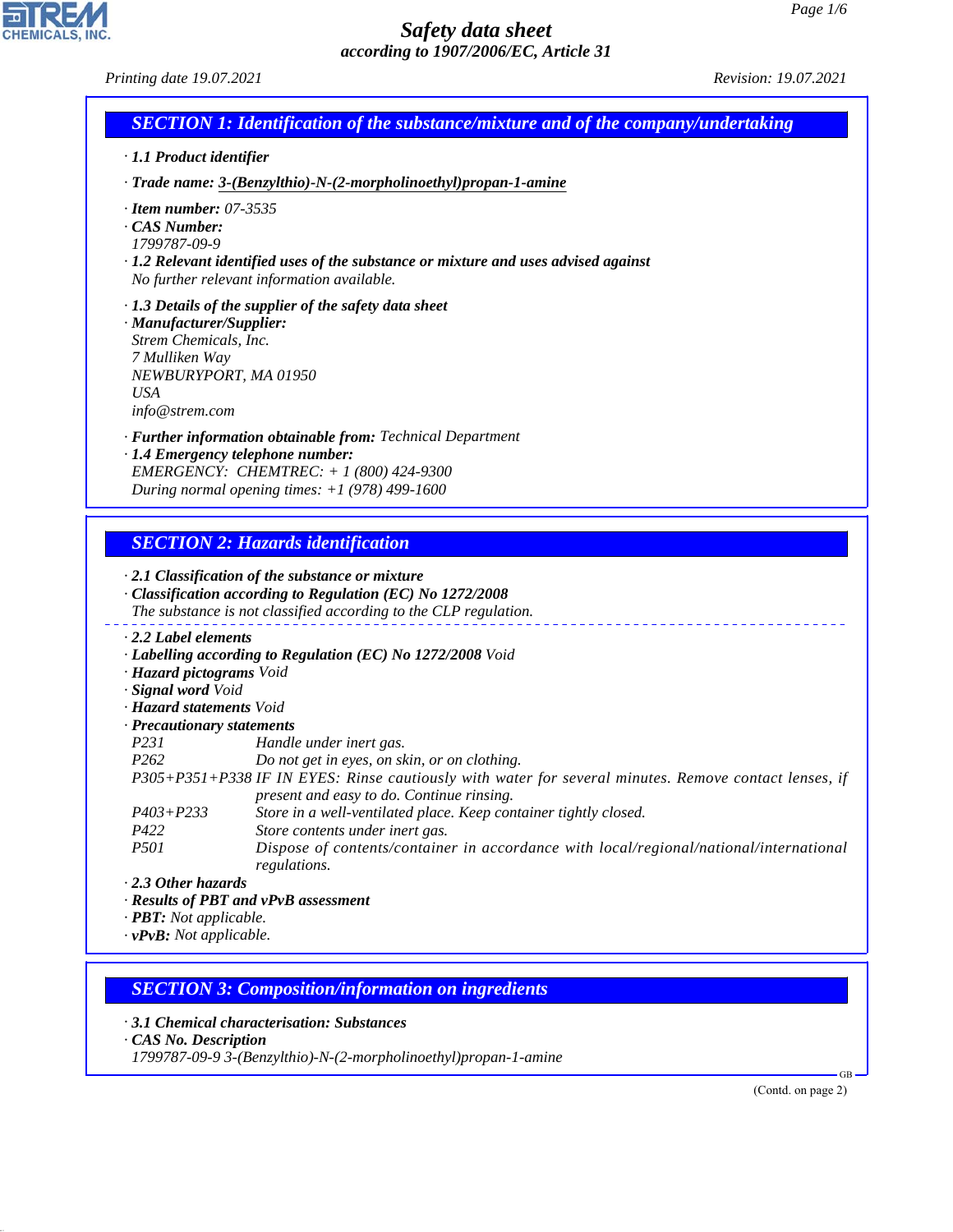*Printing date 19.07.2021 Revision: 19.07.2021*

*Trade name: 3-(Benzylthio)-N-(2-morpholinoethyl)propan-1-amine*

(Contd. of page 1)

### *SECTION 4: First aid measures*

- *· 4.1 Description of first aid measures*
- *· General information: No special measures required.*
- *· After inhalation: Supply fresh air; consult doctor in case of complaints.*
- *· After skin contact: Generally the product does not irritate the skin.*
- *· After eye contact: Rinse opened eye for several minutes under running water. Then consult a doctor.*
- *· After swallowing: If symptoms persist consult doctor.*
- *· 4.2 Most important symptoms and effects, both acute and delayed No further relevant information available.*
- *· 4.3 Indication of any immediate medical attention and special treatment needed*
- *No further relevant information available.*

#### *SECTION 5: Firefighting measures*

- *· 5.1 Extinguishing media*
- *· Suitable extinguishing agents: Use fire extinguishing methods suitable to surrounding conditions.*
- *· 5.2 Special hazards arising from the substance or mixture No further relevant information available.*
- *· 5.3 Advice for firefighters*
- *· Protective equipment: No special measures required.*

#### *SECTION 6: Accidental release measures*

- *· 6.1 Personal precautions, protective equipment and emergency procedures Not required.*
- *· 6.2 Environmental precautions: Do not allow to enter sewers/ surface or ground water.*
- *· 6.3 Methods and material for containment and cleaning up:*
- *Absorb with liquid-binding material (sand, diatomite, acid binders, universal binders, sawdust). Dispose contaminated material as waste according to item 13.*
- *· 6.4 Reference to other sections*
- *See Section 7 for information on safe handling.*
- *See Section 8 for information on personal protection equipment.*
- *See Section 13 for disposal information.*

## *SECTION 7: Handling and storage*

- *· 7.1 Precautions for safe handling*
- *No special measures required.*
- *Open and handle receptacle with care.*
- *· Handling: Handle under inert gas.*
- *· Information about fire and explosion protection: No special measures required.*
- *· 7.2 Conditions for safe storage, including any incompatibilities*
- *· Storage: Store contents under inert gas.*
- *· Requirements to be met by storerooms and receptacles: No special requirements.*
- *· Information about storage in one common storage facility: Not required.*
- *· Further information about storage conditions: Store in cool, dry conditions in well sealed receptacles.*
- *· 7.3 Specific end use(s) No further relevant information available.*

(Contd. on page 3)

GB



44.1.1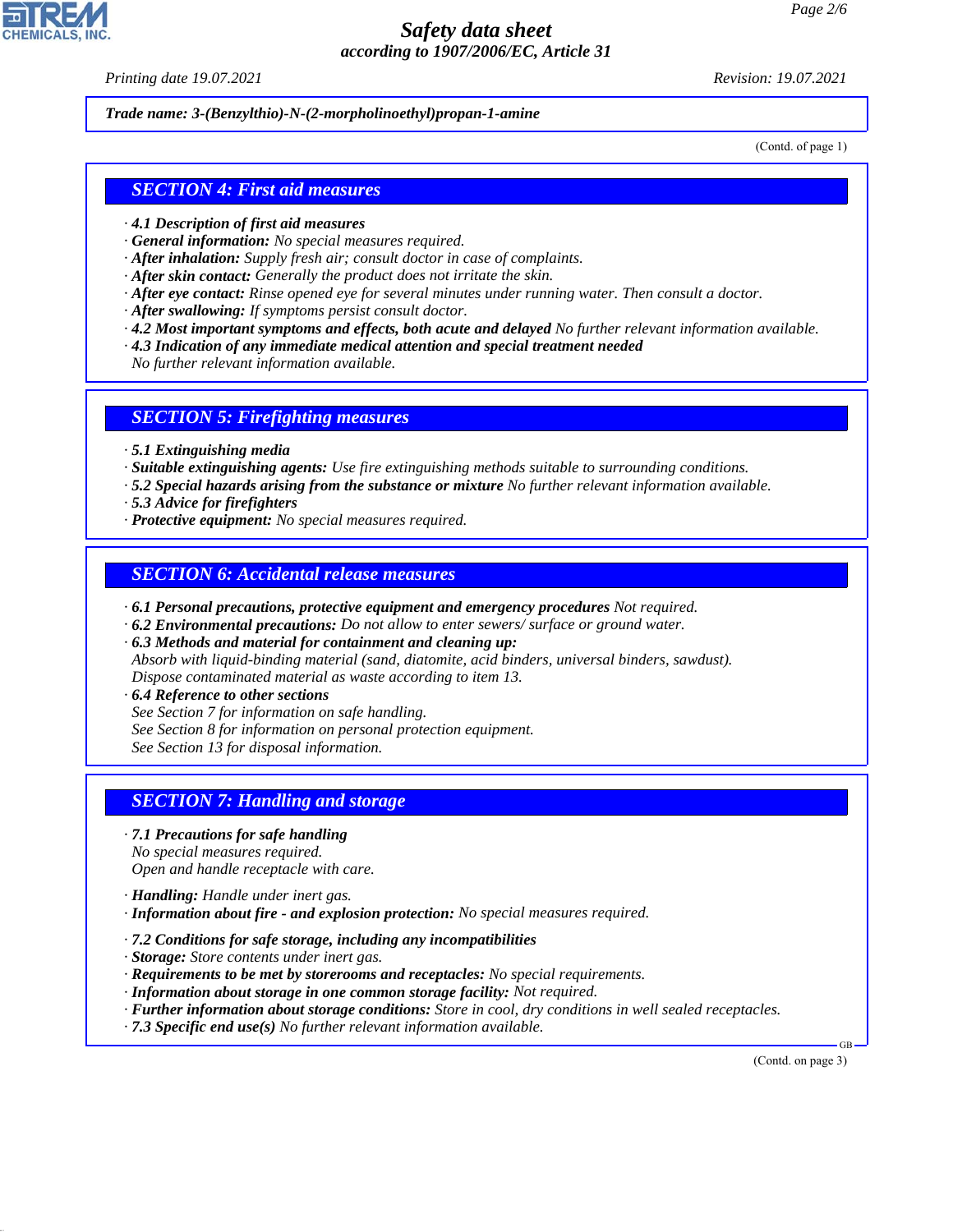*Printing date 19.07.2021 Revision: 19.07.2021*

44.1.1

*Trade name: 3-(Benzylthio)-N-(2-morpholinoethyl)propan-1-amine*

(Contd. of page 2)

# *SECTION 8: Exposure controls/personal protection · Additional information about design of technical facilities: No further data; see item 7. · 8.1 Control parameters · Ingredients with limit values that require monitoring at the workplace: Not required. · Additional information: The lists valid during the making were used as basis. · 8.2 Exposure controls · Personal protective equipment: · General protective and hygienic measures: The usual precautionary measures are to be adhered to when handling chemicals. · Respiratory protection: Not required. · Protection of hands:* \_S*Protective gloves The glove material has to be impermeable and resistant to the product/ the substance/ the preparation. Due to missing tests no recommendation to the glove material can be given for the product/ the preparation/ the chemical mixture. Selection of the glove material on consideration of the penetration times, rates of diffusion and the degradation · Material of gloves The selection of the suitable gloves does not only depend on the material, but also on further marks of quality and varies from manufacturer to manufacturer. · Penetration time of glove material The exact break through time has to be found out by the manufacturer of the protective gloves and has to be observed. · Eye protection: Goggles recommended during refilling · 9.1 Information on basic physical and chemical properties · General Information · Appearance: Form: Liquid*  $Color:$ *· Odour: Characteristic · Odour threshold: Not determined. · pH-value: Not determined. · Change in condition Melting point/freezing point: Undetermined. Initial boiling point and boiling range: Undetermined. · Flash point: Not applicable. · Flammability (solid, gas): Not determined. · Ignition temperature: Decomposition temperature: Not determined. · Auto-ignition temperature: Not determined. · Explosive properties: Product does not present an explosion hazard. · Explosion limits: Lower: Not determined. Upper: Not determined.*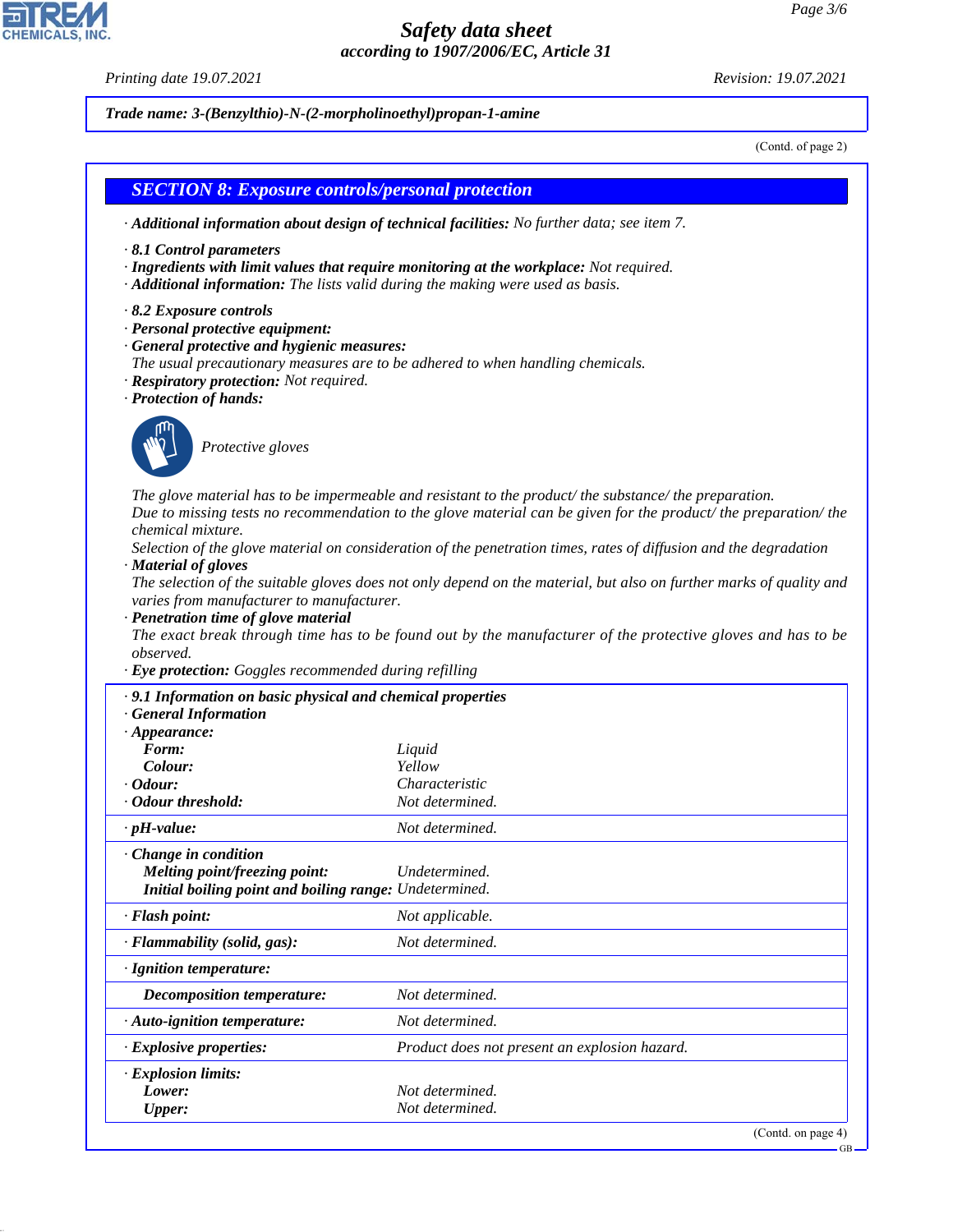*Printing date 19.07.2021 Revision: 19.07.2021*

*Trade name: 3-(Benzylthio)-N-(2-morpholinoethyl)propan-1-amine*

|                                           | (Contd. of page 3)                         |
|-------------------------------------------|--------------------------------------------|
| · Vapour pressure:                        | Not determined.                            |
| $\cdot$ Density:                          | Not determined.                            |
| · Relative density                        | Not determined.                            |
| · Vapour density                          | Not determined.                            |
| $\cdot$ Evaporation rate                  | Not determined.                            |
| $\cdot$ Solubility in / Miscibility with  |                                            |
| water:                                    | Not miscible or difficult to mix.          |
| · Partition coefficient: n-octanol/water: | Not determined.                            |
| $\cdot$ Viscosity:                        |                                            |
| Dynamic:                                  | Not determined.                            |
| Kinematic:                                | Not determined.                            |
| · Solvent content:                        |                                            |
| Organic solvents:                         | $0.0\%$                                    |
| $VOC$ (EC)                                | $0.00\%$                                   |
| Solids content:                           | 100.0%                                     |
| $\cdot$ 9.2 Other information             | No further relevant information available. |

## *SECTION 10: Stability and reactivity*

*· 10.1 Reactivity No further relevant information available.*

- *· 10.2 Chemical stability*
- *· Thermal decomposition / conditions to be avoided: No decomposition if used according to specifications.*
- *· 10.3 Possibility of hazardous reactions No dangerous reactions known.*
- *· 10.4 Conditions to avoid No further relevant information available.*
- *· 10.5 Incompatible materials: No further relevant information available.*
- *· 10.6 Hazardous decomposition products: No dangerous decomposition products known.*

## *SECTION 11: Toxicological information*

*· 11.1 Information on toxicological effects*

- *· Acute toxicity Based on available data, the classification criteria are not met.*
- *· Primary irritant effect:*
- *· Skin corrosion/irritation Based on available data, the classification criteria are not met.*
- *· Serious eye damage/irritation Based on available data, the classification criteria are not met.*
- *· Respiratory or skin sensitisation Based on available data, the classification criteria are not met.*
- *· CMR effects (carcinogenity, mutagenicity and toxicity for reproduction)*
- *· Germ cell mutagenicity Based on available data, the classification criteria are not met.*
- *· Carcinogenicity Based on available data, the classification criteria are not met.*
- *· Reproductive toxicity Based on available data, the classification criteria are not met.*
- *· STOT-single exposure Based on available data, the classification criteria are not met.*
- *· STOT-repeated exposure Based on available data, the classification criteria are not met.*
- *· Aspiration hazard Based on available data, the classification criteria are not met.*

#### *SECTION 12: Ecological information*

*· 12.1 Toxicity*

44.1.1

*· Aquatic toxicity: No further relevant information available.*

(Contd. on page 5)

GB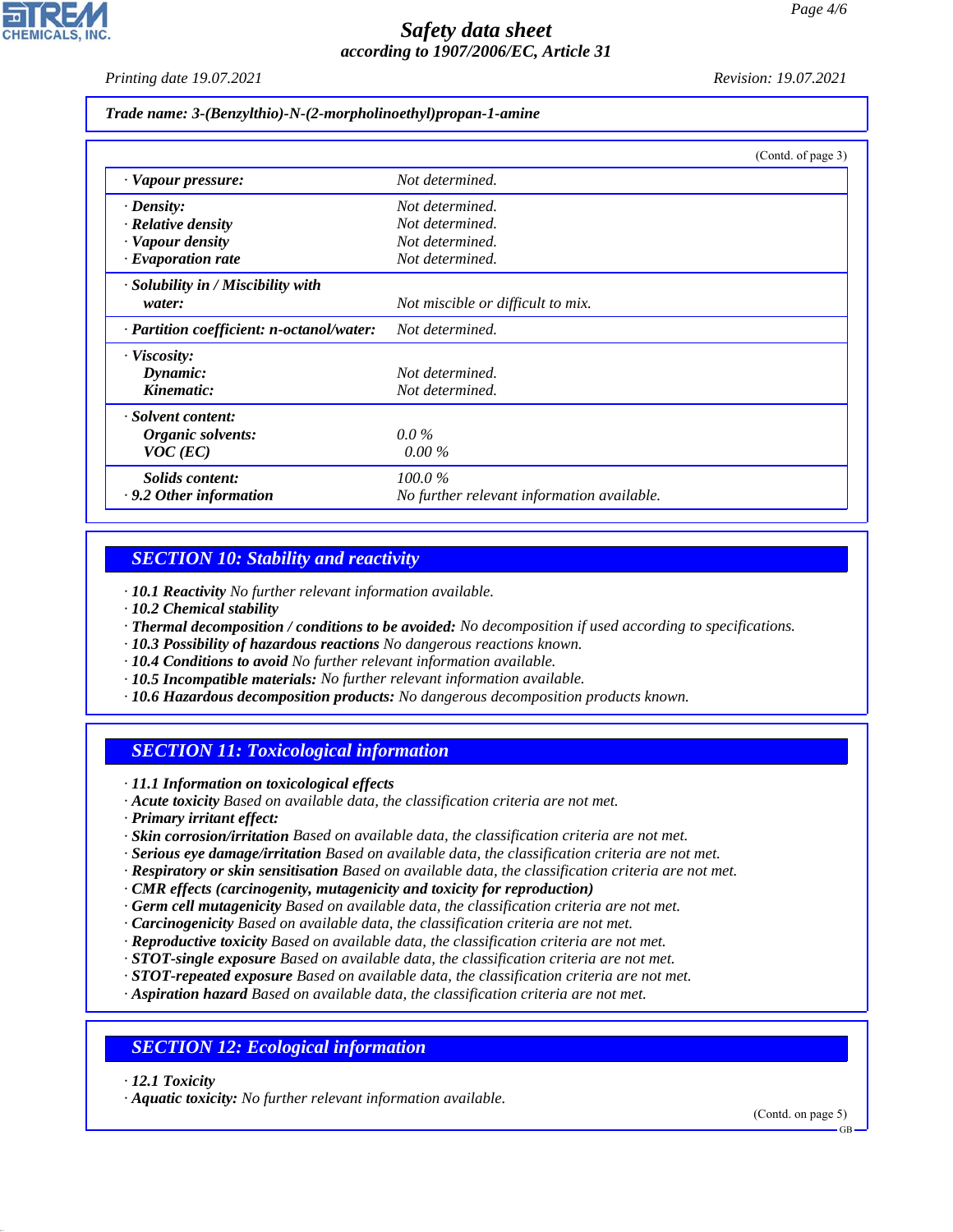*Printing date 19.07.2021 Revision: 19.07.2021*

#### *Trade name: 3-(Benzylthio)-N-(2-morpholinoethyl)propan-1-amine*

(Contd. of page 4)

- *· 12.2 Persistence and degradability No further relevant information available.*
- *· 12.3 Bioaccumulative potential No further relevant information available.*
- *· 12.4 Mobility in soil No further relevant information available.*
- *· Additional ecological information:*
- *· General notes:*

*Water hazard class 1 (German Regulation) (Self-assessment): slightly hazardous for water Do not allow undiluted product or large quantities of it to reach ground water, water course or sewage system.*

- *· 12.5 Results of PBT and vPvB assessment*
- *· PBT: Not applicable.*

*· vPvB: Not applicable.*

*· 12.6 Other adverse effects No further relevant information available.*

#### *SECTION 13: Disposal considerations*

- *· 13.1 Waste treatment methods*
- *· Recommendation Disposal must be made according to official regulations.*
- *· Uncleaned packaging:*
- *· Recommendation: Disposal must be made according to official regulations.*

## *SECTION 14: Transport information*

| $\cdot$ 14.1 UN-Number<br>ADR, ADN, IMDG, IATA                                                               | not regulated   |  |  |
|--------------------------------------------------------------------------------------------------------------|-----------------|--|--|
| $\cdot$ 14.2 UN proper shipping name<br>· ADR, ADN, IMDG, IATA                                               | not regulated   |  |  |
| $\cdot$ 14.3 Transport hazard class(es)                                                                      |                 |  |  |
| ADR, ADN, IMDG, IATA<br>· Class                                                                              | not regulated   |  |  |
| · 14.4 Packing group<br>· ADR, IMDG, IATA                                                                    | not regulated   |  |  |
| $\cdot$ 14.5 Environmental hazards:                                                                          | Not applicable. |  |  |
| $\cdot$ 14.6 Special precautions for user                                                                    | Not applicable. |  |  |
| $\cdot$ 14.7 Transport in bulk according to Annex II of<br><b>Marpol and the IBC Code</b><br>Not applicable. |                 |  |  |
| · UN "Model Regulation":                                                                                     | not regulated   |  |  |

# *SECTION 15: Regulatory information*

*· 15.1 Safety, health and environmental regulations/legislation specific for the substance or mixture*

*· Directive 2012/18/EU*

*· Named dangerous substances - ANNEX I Substance is not listed.*

*· National regulations:*

44.1.1

*· Waterhazard class: Water hazard class 1 (Self-assessment): slightly hazardous for water.*

(Contd. on page 6)

GB